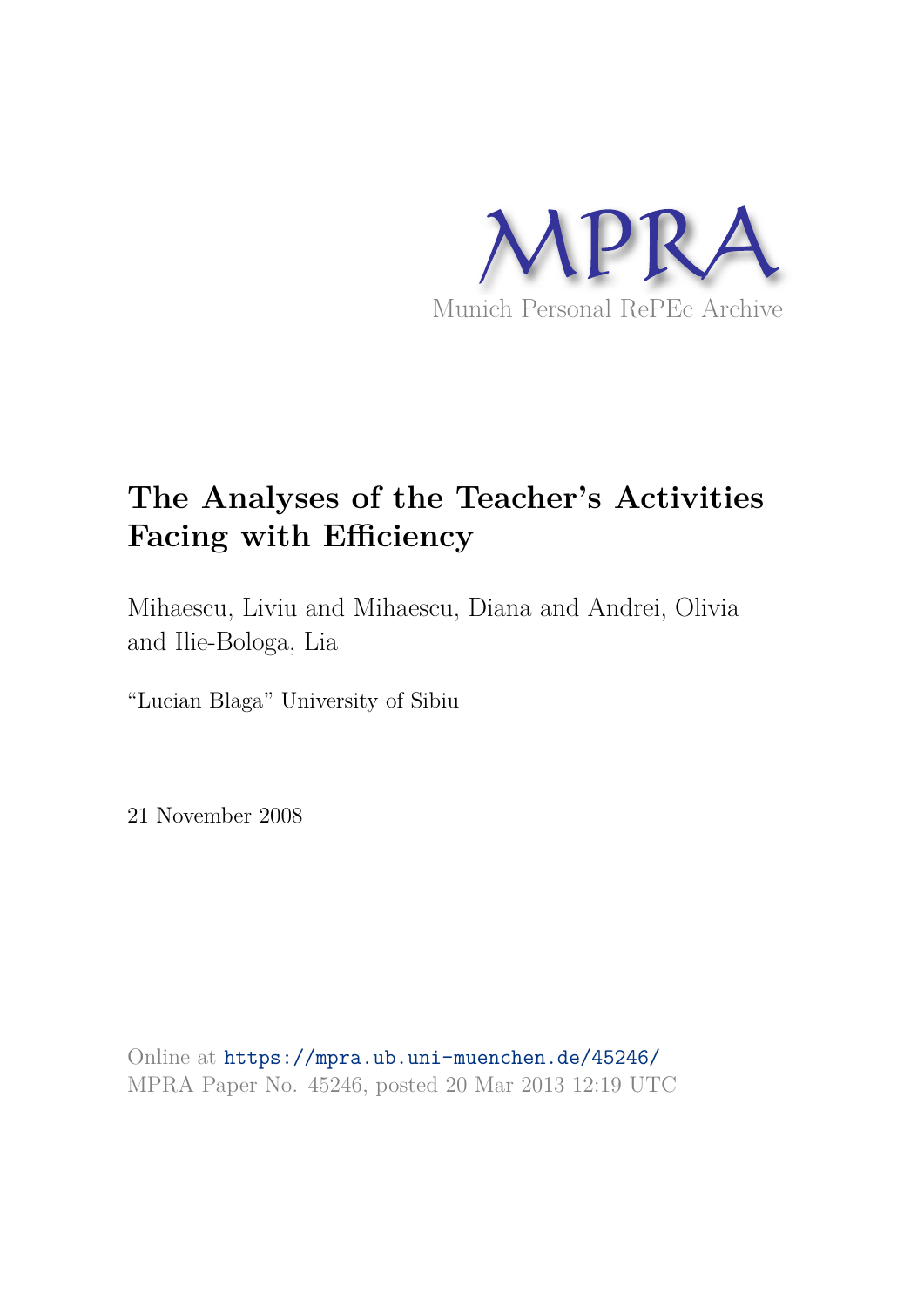## **The Analyses of the Teacher's Activities Facing with Efficiency**

LIVIU MIHĂESCU, DIANA MIHĂESCU, OLIVIA ANDREI, LIA ILIE-BOLOGA Faculty of Economic Studies, DTT "Lucian Blaga" University of Sibiu Calea Victoriei nr. 10, cod 550024, Sibiu ROMANIA liviu.mihaescu@ulbsibiu.ro, diana.mihaescu@yahoo.com, psihosb@gmail.com, olivia\_andrei2004@yahoo.com

*Abstract:* The element of education has here a very important role not only regarding the aspect of quality of the act but in integrating the need of quality in the national culture. The individual's conception has to assimilate the conviction that the welfare can not exist without a responsible and quality labor. Starting form this mission, it becomes obvious that the entire university's activity should be oriented towards the institution's competitiveness growth both at a national level and at the international level through: the quality of the offer and the result of the activity, a good management, a financial politic adequate to the rational use of the resources and of drawing new resources, to strengthen the international dimension, to encourage the staff's responsible behavior.

*Key-Words*: education, evaluation process, quality, efficiency

#### **1. Introduction**

To provide the teaching quality, learning and researching in the higher education it is the university's management field which have fast developed in the last two decades in Europe and even in the entire world. Laws and National companies, regional or transnational, techniques, criteria and institutional and systemic standards are promoted and insisted upon and applied with strong strictness.

The quality of the university education [1] became a field of interest in all the countries around the world and for different international organizations, as a result of the strong configuration of the effect of many factors.

#### **2. The Institutional Evaluation Process**

The evaluation process of the teaching quality in the higher education it is a global and complex process. It contains different elements, dimensions, factors and criteria which interconnect [2]. The evaluation's efficiency depends decisively of the creation and applying a pattern which take into the consideration all this interconnections, pattern applied at "Lucian Blaga" University of Sibiu.

Therefore, this evaluation pattern for the teachers in "Lucian Blaga" University of Sibiu, everything starts from the idea that "evaluation"

(teaching connected) supposes a process which allow to appreciate how efficient it is the teachers activity focused on accomplishing the study program. The evaluation process pursues, to determine and appreciate the measurement of how much of the educational process results are according with the targeted objectives, the teaching methods and the curricula's content [3]. The immanent teaching process, the evaluation help improving the quality of teaching through: supervising the innovation in educational field, improving the courses, identifying the good parts and the weak parts of teaching, more active student implication in the teaching- learning process, learning about the students difficulties, checking the students expectations regarding the teaching process, supporting the teachers for promoting or fulfilling some vacancies, professional satisfaction, bringing important benefits to the institution.

### **3. Data and results interpretation**

Getting focused on the diagnosis of professional quality of the teacher at the institutional level has been generated by two essential moments. The first was assessed by the *principle of the value* which stood at the base of elaborating the theoretic pattern of evaluation which declares that the evaluation it is a valuable judgment accomplished in terms of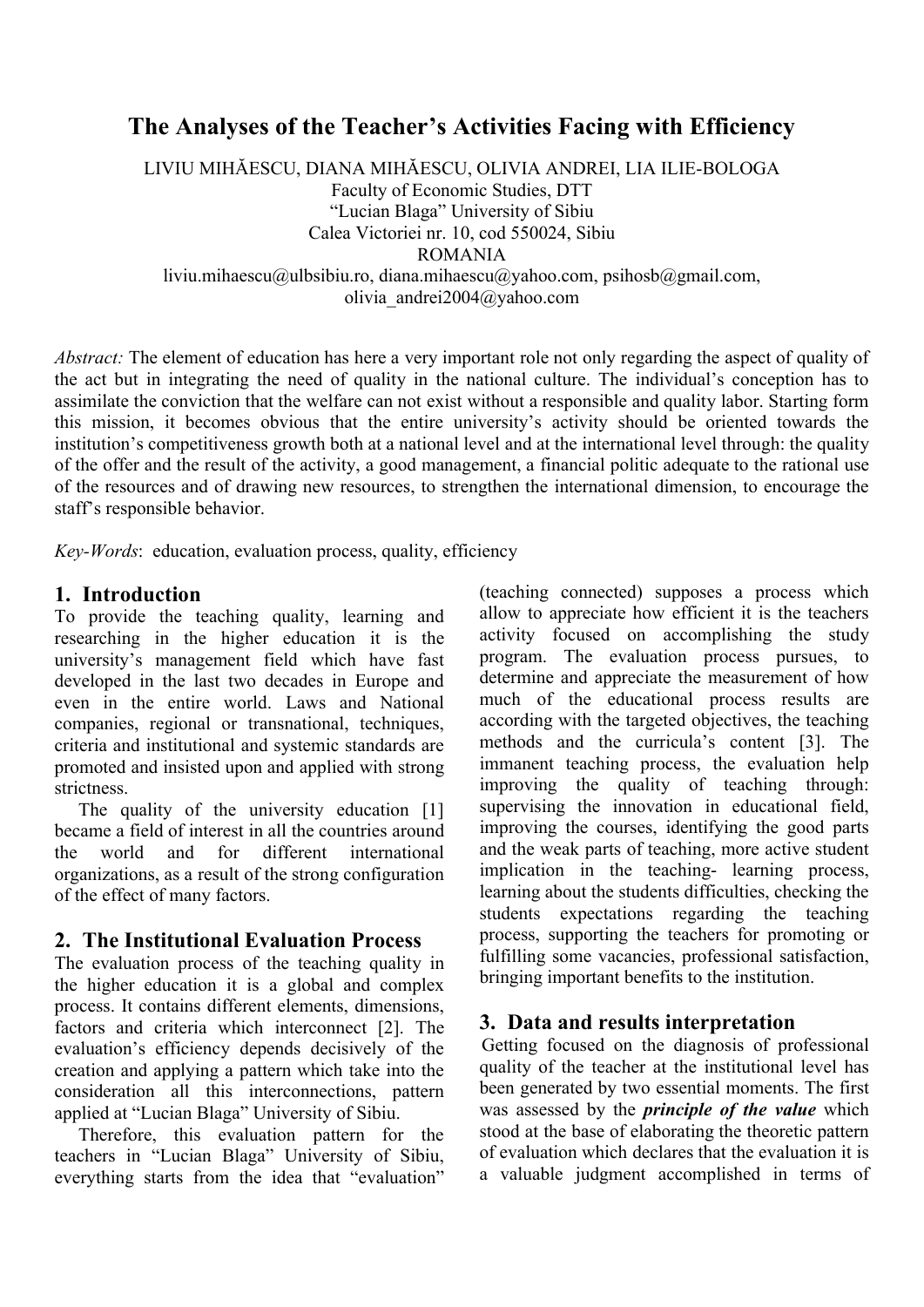quality. The second moment was dictated by the problem of the standards, because the evaluation of the professor from the higher education system supposes to compare the characteristics detected by the standards/ the established norms, having in view providing the useful information for taking the decisions in the DTT (Department of Teacher Training) from the University [4].

We can use many means and techniques of work when we evaluate the quality of the teacher's activity, and a rigorous evaluation enforce an adequate choice of these means. More than that we can see the fact all the *evaluation elements* like: *the evaluation purposes, the sources of information*  (students, mates, director, the involved teacher), *the evaluation object* (the type of activity and its dimension) are interrelated.

Therefore the evaluation pattern of the human resources from the DTT enounces very clear the purposes; recommends the multiple sources of information and usage of different means of evaluation applied differently over the professor's activity.

The analysis of the Department's professors it is made starting with its structure inside the Department (Table no.1), so the didactic activity in the Department it is provided by 13 titular teachers.

| Table 1.                             |  |
|--------------------------------------|--|
| The structure on levels from the DTT |  |

| No. | <b>Didactic levels</b>     | <b>Number</b> |
|-----|----------------------------|---------------|
|     | Professor                  |               |
|     | Lecturer $(1)$             |               |
|     | Lecturer (2)doctor         |               |
|     | Lecturer (2) post-graduate |               |
|     | Assistant post-graduate    |               |

One of the main instruments thru which could be obtained information regarding quality of the didactic activity is represented by the *Evaluation questionnaires* for the students.

Despite the variety, the questionnaires addressed to the students are the instruments presented in general as a rating scale, integrating a limited and defined number of multiple choice items. Choosing the answers usually vary between 3-7 points and it represents a perpetual beginning with "total consent" or "very important" till "total disagreement" or "not important". The items correspond with the aspects considered to be adequate for evaluation. The questionnaires have in general more aspects.

Although often used, the questionnaires addressed to the students are very disputed. The objections discuss more about the lack of form found sometimes in these questionnaires, the limited content, the items' nature which could strengthen a conventional point of view of the teaching activity.

As a response to these objectives we have to say that a unique and universal questionnaire can not respond to all the demands and the specific of the different aspects of the teacher's activity. We need vary instruments for evaluating the diversity of the evaluated fields.

One of the main problems raised by the use of the multidimensional questionnaires in evaluating the academic human resources activities it is referring to the idea that the characteristics regarding the activity efficiency are invariable in their essence. With other words, the "essential" qualities of a good activity are the same, it doesn't matter the course, the department, faculty, major or university [5].

These "essential" qualities could be evaluated independent by the context, ignoring the situation's specific.

The factorial analyses applied to the multidimensional questionnaires prove the some qualities are invariable. Although, the fact that even with the help of the factorial analyses could be reproduced the efficiency factors, regardless of the concrete situations, it doesn't matter that the same thing will happen when it will be used another questionnaire.

The multidimensional evaluation questionnaires are uneven some reported to the others. The items and the dimensions vary from one questionnaire to another with the exception of the general dimensions. Given these differences, we could say that the different obtained results, eventually, by the teachers are due to the differences between the applied questionnaires and not because of the different methods used in teaching.

For avoiding these problems are used identical questionnaires for all the teachers evaluated, the questionnaires which contain specific items in a formative purpose and general items in a summative/ administrative purposes.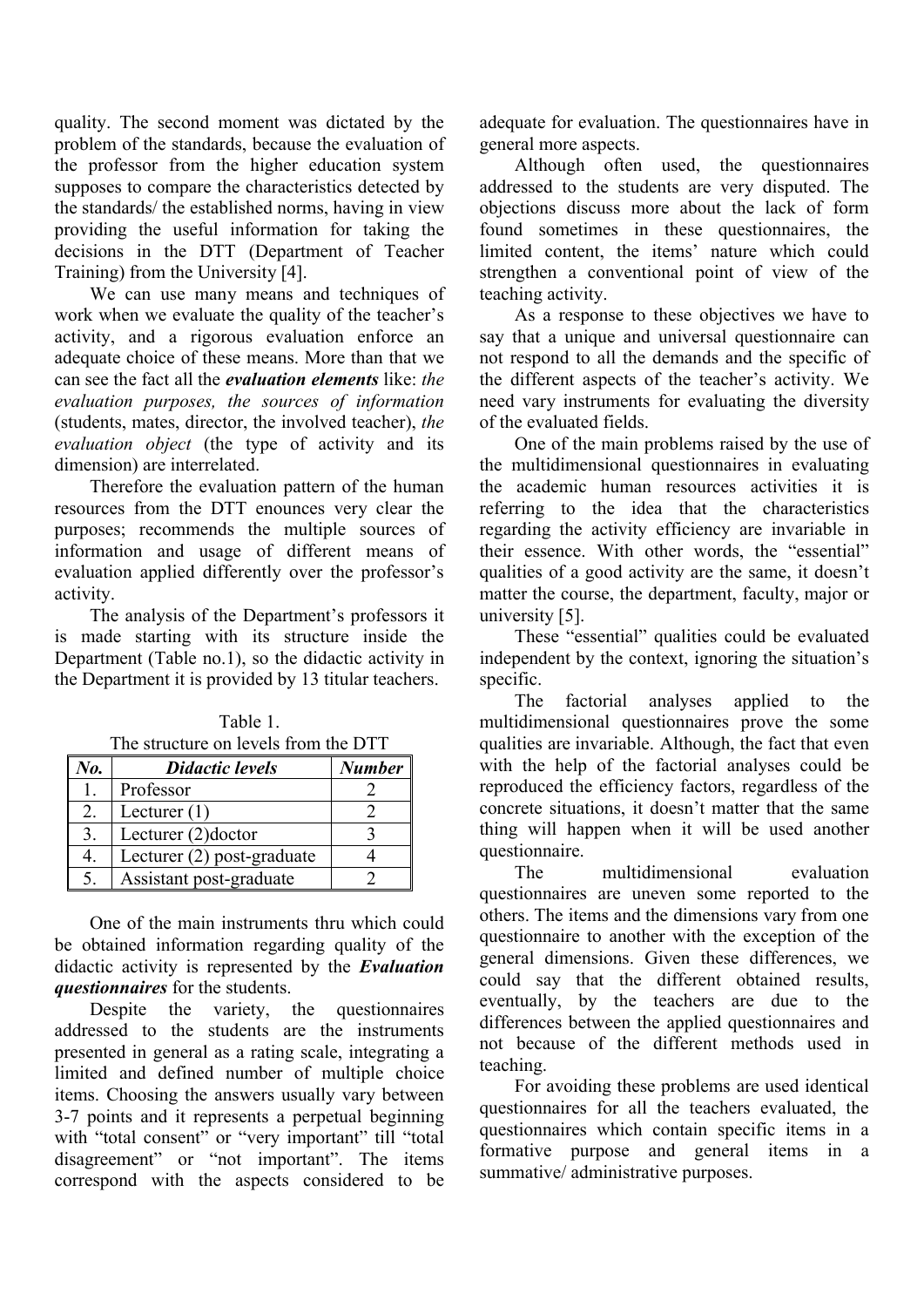The formative questionnaires are applied during the activities development, and the summative/ administrative questionnaires – at their end. Thus are covered bought purposes, by different means.

No doubt, *the successful systems of evaluation addressed to the students* reflects the needs and the specific of the university institutions which implements and uses them. We can not affirm that a strategy of gathering and analyzing information it is better than the other. On the contrary there are few examples which prove that although the evaluation questionnaires addressed to the students are differently built, serving different purposes, the obtained results are valid and useful. This diversity of instruments suggest the idea that for a program's success of evaluation the policies implemented in accordance with the higher education needs and the member's cooperation in applying and collecting the students appreciations are very important.

The evaluation instruments had by students at their disposal form "Lucian Blaga" University of Sibiu, in order to evaluate the department's teaching staff are: *The evaluation questionnaire of the teacher's activity* and *the evaluation questionnaire of the student's level of satisfaction reported to the professional and personal development provided by the DTT.*

The analysis of the obtained results after applying the questionnaires addressed to the students was made having in view the next factors of efficiency of the course/ seminary, spread on items:

*1 st Factor – Preparing and organizing the course/ seminary* contain the main items: 2,3,4,32,37,38,43- 52,54-63;

*2 nd Factor – The interest/ stimulation of the intellect* have as components the items: 27, 29, 35,  $39<sup>°</sup>$ 

*3 rd Factor- Presentation/ communication skills*  contain as main items: 9, 11, 12, 13, 14, 19, 34;

*4 th Factor – The interaction between the teacher and student* contain as main items: 15, 16, 17, 18, 20, 22;

*5 th Factor – Evaluation/ retroaction* contain as main items: 5, 6, 7, 8, 9, 11;

*6 th Factor – The subject knowledge* contain as main items: 23, 24, 25, 26, 31;

*7 th Factor – General evaluation* has as components the items: 1, 40, 41;

Explanations: The results were interpreted according to the next 5 qualifications of quality levels [6].

The researches regarding this problem it is not yet a defined theory for determining what part from the field should be very well covered in order that the performances to be considered satisfactory, thus imposing the wanted standard. A standard can be pinpointed in an empirical way, establishing criteria at the medium or maximum level of a given population. But, proceeding to determining the institutional level of the teacher's quality taking into consideration the possibilities which could be offered by a bigger number of examined samples, the intention was to establish an "empiric standard" which could serve as a base for establishing the "wanted standard" and the comparison criteria for the individual evaluations.

The investigation was focused of the usual activities developed in the higher education: course and seminary. *The sample* for evaluating the activities was built from the students from different faculties and majors from LBUS, as well as by evaluation commissions of the TTD's teachers.

For *evaluating at the institutional level* the quality of the academic human resources from TTD was applied the *Questionnaire of teacher's evaluation.* The test sample contained *1485 students* from different majors organized by "Lucian Blaga" University of Sibiu, students which attend the Teacher's training courses. In accordance with the Evaluation regulation of the teachers from "Lucian Blaga" University, the evaluated teachers identity can not be made public. Therefore each evaluated teacher has received a code (CD1….CD11).

On the bases of the results we can make a classification of the teachers. We can observe from data analysis that the best positioned teacher has the score **4,87** – *excellent ,* and the one with the last result **4,294** this is a *good* result.

*The average* of the courses quality is of *4,60 favorable evaluations* (Table 2).

We can say that at an institutional level, the courses/ seminaries quality according to the LBUS's referentials by the category *"Very well",*  category which can be considered as "empiric standard", acting as standard for the individual results obtained at this activity.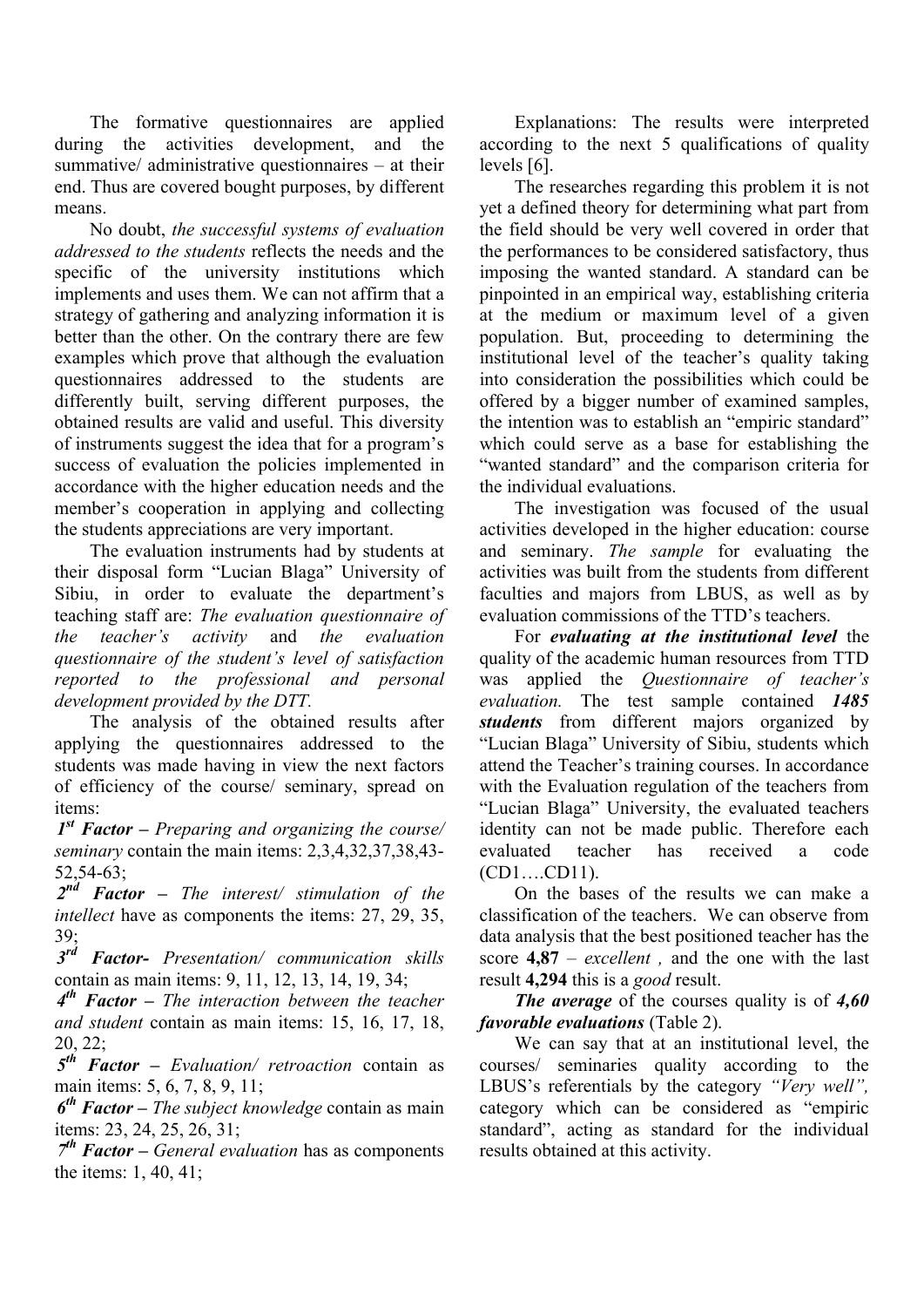| IDD's rating catalog |                         |                          |  |  |  |  |
|----------------------|-------------------------|--------------------------|--|--|--|--|
| <b>Grading</b>       | <b>Grading</b><br>score | No. of teaching<br>staff |  |  |  |  |
| Unsatisfying         | $1 - 1,99$              |                          |  |  |  |  |
| Satisfying           | $2 - 2,99$              |                          |  |  |  |  |
| Good                 | $3 - 3,99$              |                          |  |  |  |  |
| Very good            | $4 - 5$                 | 11                       |  |  |  |  |
| <b>TOTAL</b>         |                         |                          |  |  |  |  |

*Table 2 TDD's rating catalog*

Comparing the results obtained by teachings staff evaluated we can observe that the differences are very small (Table 3)

|                | Rating catalogue of the results |                   |                                                  |                                                 |                                                   |  |  |  |
|----------------|---------------------------------|-------------------|--------------------------------------------------|-------------------------------------------------|---------------------------------------------------|--|--|--|
| Ranking TS     | Ranked teacher                  | Teacher's average | reference to the<br>highest score<br>Position in | reference to the<br>lowest score<br>Position in | reference to the<br>standard score<br>Position in |  |  |  |
| $\overline{1}$ | TS <sub>7</sub>                 | 4,871             | 0                                                | 0,577                                           | 0,271                                             |  |  |  |
|                | <b>TS 11</b>                    | 4,854             | 0,017                                            | 0,560                                           | 0,254                                             |  |  |  |
| $\frac{2}{3}$  | TS <sub>6</sub>                 | 4,847             | 0,024                                            | $0,55\overline{3}$                              | 0,247                                             |  |  |  |
|                | <b>TS 10</b>                    | 4,819             | 0,052                                            | 0,525                                           | 0,219                                             |  |  |  |
| $\overline{5}$ | TS <sub>5</sub>                 | 4,720             | 0,151                                            | 0,426                                           | 0,120                                             |  |  |  |
| $\overline{6}$ | TS <sub>4</sub>                 | 4,673             | 0,198                                            | 0,379                                           | 0,073                                             |  |  |  |
| $\overline{7}$ | TS <sub>1</sub>                 | 4,452             | 0,419                                            | 0,158                                           | $-0,148$                                          |  |  |  |
| 8              | TS <sub>9</sub>                 | 4,416             | 0,455                                            | 0,122                                           | $-0,184$                                          |  |  |  |
| $\overline{9}$ | TS <sub>2</sub>                 | 4,326             | 0,545                                            | 0,032                                           | $-0,274$                                          |  |  |  |
| 10             | TS <sub>8</sub>                 | 4,312             | 0,559                                            | 0,018                                           | $-0,288$                                          |  |  |  |
| 11             | TS <sub>3</sub>                 | 4,294             | 0,577                                            | $\boldsymbol{0}$                                | $-0,306$                                          |  |  |  |

*Table 3*

The average which it is considered here to be the *standard value* it is *4,60.* The *deviation from the quadratic average* it is very small, what demonstrates that the TTD's staff are relatively *homogeneous* form the evaluation's point of view. The *dispersal* for the data pattern is *0,23,* what shows a very small impartition of the used data, and the *coefficient of variation* it is of 5%.

The *amplitude* show also a very small value of *0,577* compared with the evaluation scald, which has values between 1 to 5, therefore the amplitude is of 11% out of the scald's value.

Thanks to the homogenous individual data,

having in view the *deviation from the standard value,* are reduced, evenly distributed in the interval *[- 0,306; 0,271].* 

Actually, the individual results interpretation, helps shaping the final conclusion which shows that very little ranking differences given by students, globally to each TTD' s teachers.

After processing the results having in view the factors and the established pointers in evaluating the classes by the students, we can enunciate the following at the level of the pursued factors.

*The high ranking* was recorded for the items:

• the course's objectives were clearly defined;

• the course's content was rigorously structured<sup>-</sup>

 the important notions were sufficiently explained;

 the teacher used a clear and concise language;

 stimulates the student's interest for the subject;

teaches with professionalism;

 provides interesting and attractive explanations.

These results show that the students appreciate the level of structure and clarity of the courses and seminaries. The students appreciate oral expression and the teacher's skills to communicate with them.

*The low ranking* was registered for the items:

 the evaluation criteria were clearly explained;

• the teaching support was variant;

• the teacher was impartial to the evaluation;

 the teacher used efficiently the time during the class.

According to the results, the data concerning the teaching support could be reported at objective causes (the limited financial resources- important obstacle in providing a pertinent teaching support), then the data regarding the evaluation made by the students could be reported both for the objective one as well as for the subjective. A certain fact is that the "Evaluation" factor reflects the contradictory aspect of the academic teacher's activity and need improvement.

*The student's observations and suggestions*  are a supplementary source of information which reflects the students' content or discontent in terms of the evaluated activity. According to the results